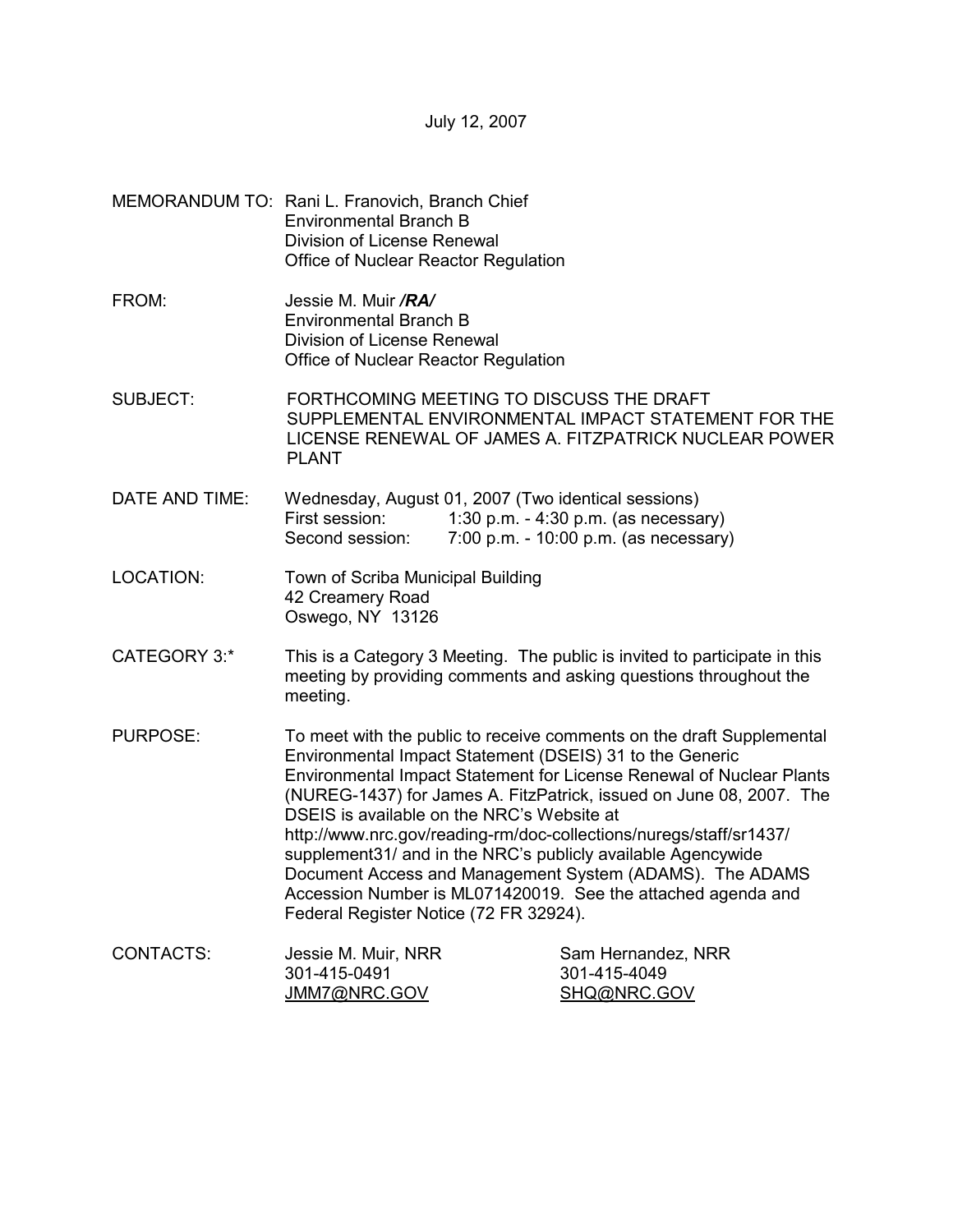PURPOSE (Cont.): Both formal sessions will be preceded by an informal "open house" beginning one hour prior to each session for those who wish to attend. The open house will provide members of the public with an opportunity to talk informally one-on-one with NRC staff. Members of the public may register to present oral comments at this meeting by contacting Jessie Muir, at (800) 368-5642, ext. 0491, or by email at jmm7@nrc.gov by July 25, 2007. Those who wish to make comments may also register at the meeting within 15 minutes of the start of each session. Individual oral comments may be limited by the time available, depending on the number of persons who register.

> If special equipment or accommodations are needed to attend or present information at the meeting, the need should be brought to the attention of Ms. Muir at 800-368-5642, ext. 0491 or via e-mail at jmm7@nrc.gov, no later than July 25, 2007, to provide the NRC staff adequate notice to determine whether the request can be accommodated.

 L. Rakovan R. Franovich J. Muir

PARTICIPANTS: NRC Members of the Public Who Register to Speak

Docket No. 50-333

Enclosures:

1. Agenda

2. Federal Register Notice

cc w/enclos: See next page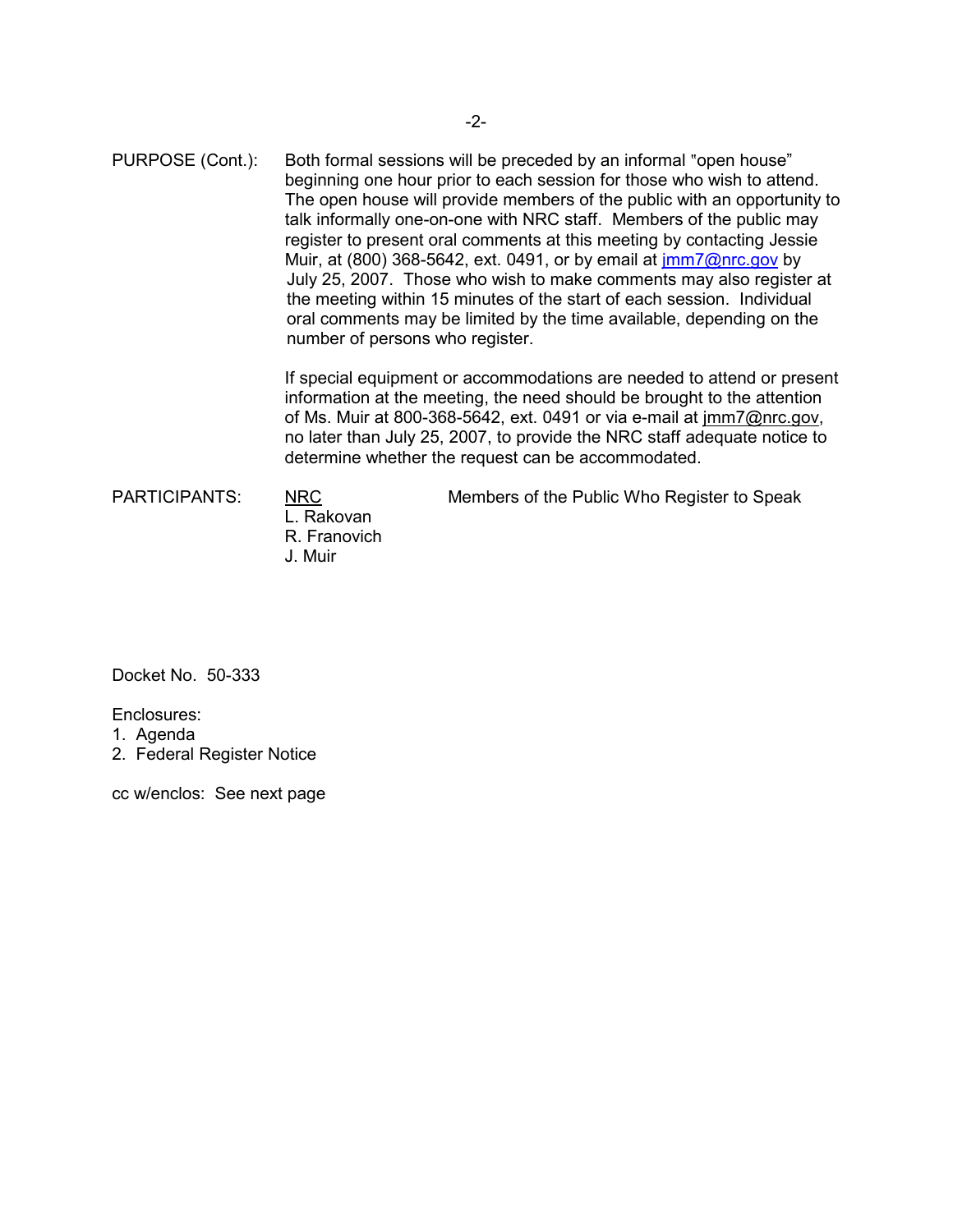PURPOSE (Cont.): Both formal sessions will be preceded by an informal "open house" beginning one hour prior to each session for those who wish to attend. The open house will provide members of the public with an opportunity to talk informally one-on-one with NRC staff. Members of the public may register to present oral comments at this meeting by contacting Jessie Muir, at (800) 368-5642, ext. 0491, or by email at jmm7@nrc.gov by July 25, 2007. Those who wish to make comments may also register at the meeting within 15 minutes of the start of each session. Individual oral comments may be limited by the time available, depending on the number of persons who register.

> If special equipment or accommodations are needed to attend or present information at the meeting, the need should be brought to the attention of Ms. Muir at 800-368-5642, ext. 0491 or via e-mail at jmm7@nrc.gov, no later than July 25, 2007, to provide the NRC staff adequate notice to determine whether the request can be accommodated.

 L. Rakovan R. Franovich J. Muir

PARTICIPANTS: NRC Members of the Public Who Register to Speak

Docket No. 50-333

Enclosures:

- 1. Agenda
- 2. Federal Register Notice

cc w/enclos: See next page

DISTRIBUTION: See next page

## **Adams Accession No:** ML071910355

| I OFFICE | I PM:DLR:REBB | LA:DLR      |
|----------|---------------|-------------|
| NAME     | J. Muir       | S. Figueroa |
| DATE     | 07/05/07      | 07/12/07    |

OFFICIAL RECORD COPY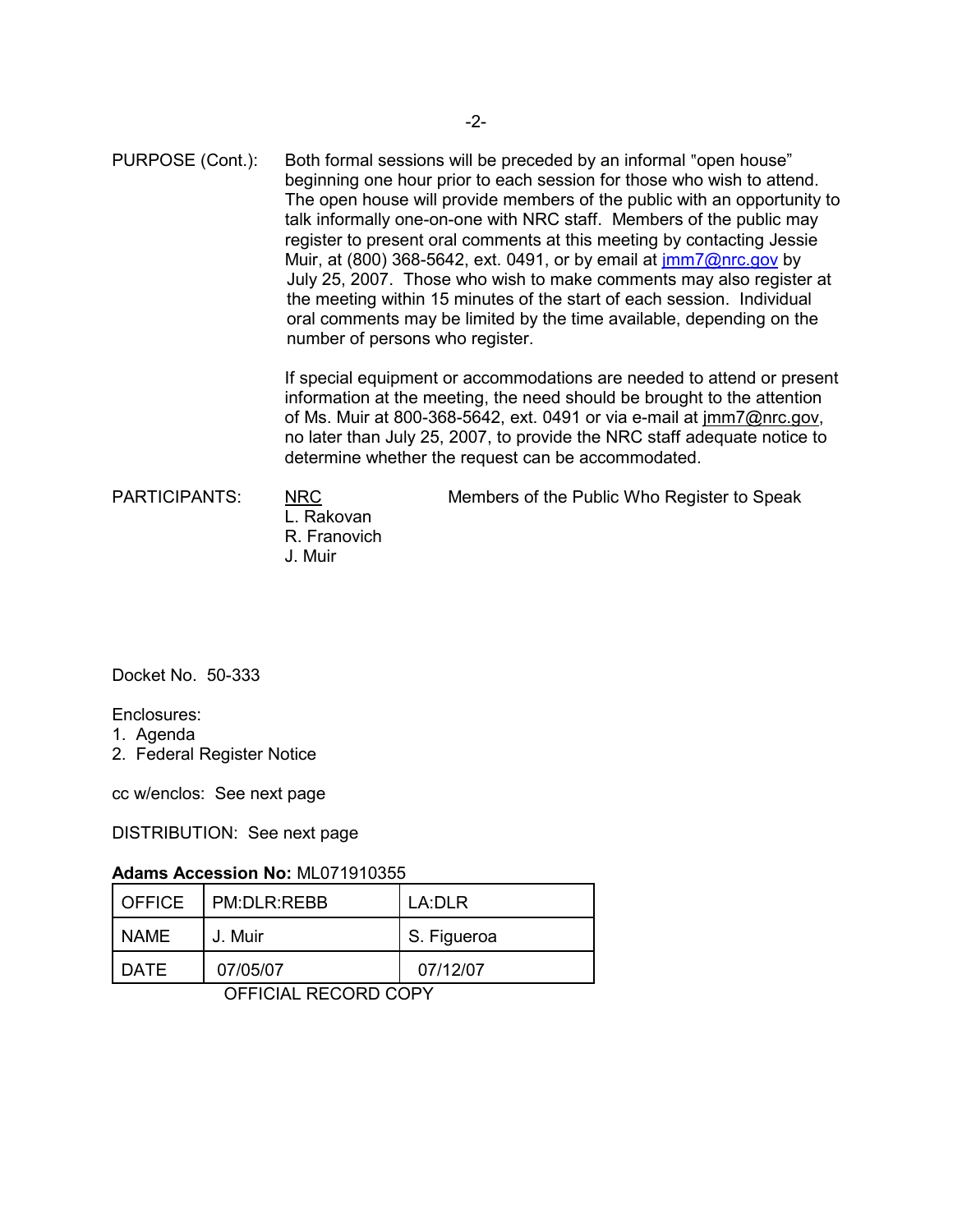### **AGENDA FOR PUBLIC MEETING TO DISCUSS THE DRAFT SUPPLEMENTAL ENVIRONMENTAL IMPACT STATEMENT FOR THE LICENSE RENEWAL OF JAMES A. FITZPATRICK NUCLEAR POWER PLANT**

## **WEDNESDAY, AUGUST 01, 2007**

Two Meeting Sessions - 1:30 p.m. to 4:30 p.m. and 7:00 p.m. to 10:00 p.m.\*

| L.   | Welcome and Purpose of Meeting             | 5 minutes (Lance Rakovan)   |
|------|--------------------------------------------|-----------------------------|
| II.  | Overview of License Renewal Process        | 10 minutes (Rani Franovich) |
| III. | <b>Results of the Environmental Review</b> | 15 minutes (Jessie Muir)    |
| IV.  | How Comments can be Submitted              | 5 minutes (Jessie Muir)     |
| V.   | <b>Public Comments</b>                     | As Required (Lance Rakovan) |
| VI.  | Closing                                    | 5 minutes (Rani Franovich)  |

\*The NRC staff will host informal discussions one hour prior to each meeting session. No formal comments on the Draft Supplemental Environmental Impact Statement (DSEIS) will be accepted during the informal discussions. To be considered, comments must be provided either at the transcribed public meetings (see agenda, above) or in writing, as described in the attached Federal Register Notice.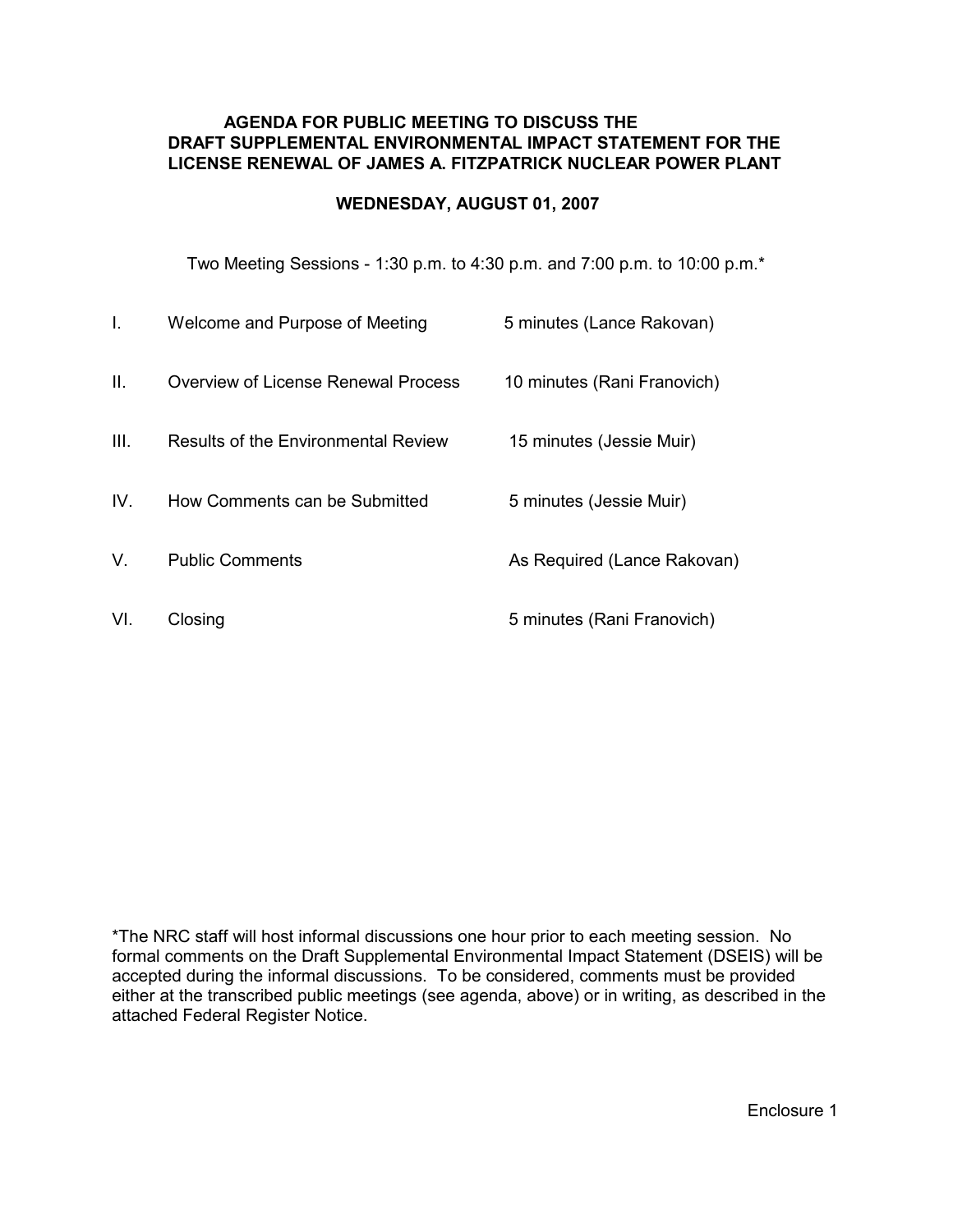#### Memo to R. Franovich from J. Muir dated July 12, 2007

#### SUBJECT: FORTHCOMING MEETING TO DISCUSS THE DRAFT SUPPLEMENTAL ENVIRONMENTAL IMPACT STATEMENT FOR THE LICENSE RENEWAL OF JAMES A. FITZPATRICK NUCLEAR POWER PLANT

#### DISTRIBUTION:

### **Hard Copy**

Public Service List J. Muir

# **E-Mail**:

PMNS

B. Boger (RidsNrrAdro)

- P.T. Kuo (RidsNrrDlr)
- R. Franovich (RidsNrrDlrRebb)
- E. Benner (RidsNrrDlrReba)
- R. Palla
- S. Hoffman
- B. McDowell (mcdowell5@llnl.gov)
- L. Rakovan
- OGC (RidsOGCMailRoom)
- L .Subin
- N. Le
- J. Boska
- R. Shane, OCA
- B. Keeling, OCA
- T. Combs, OCA
- OPA (RidsOpaMail)
- D. McIntyre, OPA
- R. Conte, Region I Branch Chief
- G. Hunegs, Senior Resident Inspector
- D. Dempsey, Resident Inspector
- N. Sheehan, Region I
- C. Tucci, NRR Technical Communications Assistant
- R. K. Wild, OIG
- S. Lee, EDO Region I Contact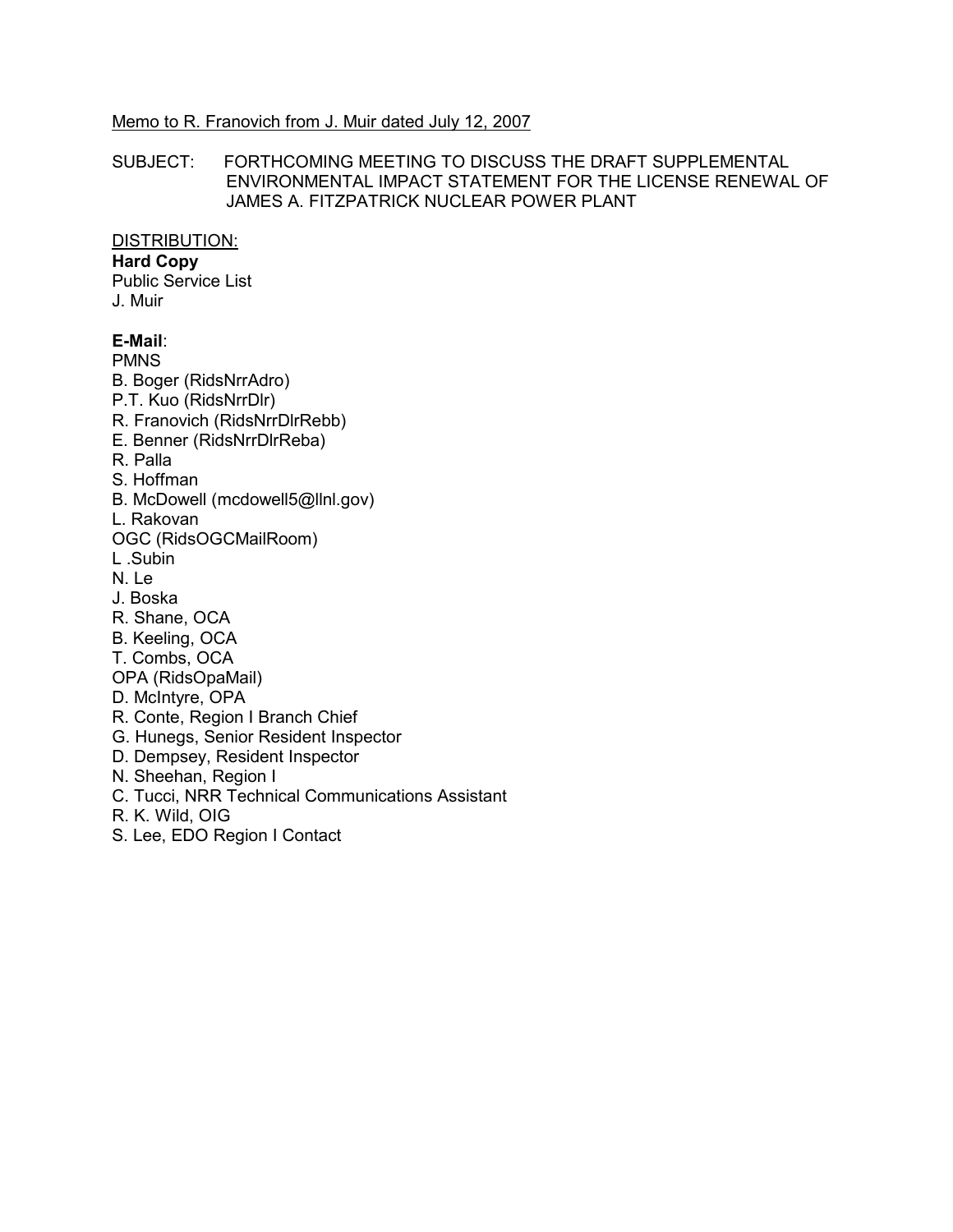FitzPatrick Nuclear Power Plant Environmental Service List

cc: Mr. Michael R. Kansler President & CEO /CNO Entergy Nuclear Operations, Inc. 1340 Echelon Parkway Jackson, MS 39213

Mr. John T. Herron Sr. Vice President Entergy Nuclear Operations, Inc. 1340 Echelon Parkway Jackson, MS 39213

Sr. Vice President Engineering & Technical Services Entergy Nuclear Operations, Inc. 1340 Echelon Parkway Jackson, MS 39213

Mr. Peter T. Dietrich Site Vice President Entergy Nuclear Operations, Inc. James A. FitzPatrick Nuclear Power Plant P.O. Box 110 Lycoming, NY 13093

Mr. Kevin J. Mulligan General Manager, Plant Operations Entergy Nuclear Operations, Inc. James A. FitzPatrick Nuclear Power Plant P.O. Box 110 Lycoming, NY 13093

Mr. Oscar Limpias Vice President Engineering Entergy Nuclear Operations, Inc. 1340 Echelon Parkway Jackson, MS 39213

Mr. Joseph P. DeRoy Vice President, Operations Support Entergy Nuclear Operations, Inc. 1340 Echelon Parkway Jackson, MS 39213

Mr. John A. Ventosa GM, Engineering Entergy Nuclear Operations, Inc. 440 Hamilton Avenue White Plains, NY 10601

Mr. John F. McCann Director, Nuclear Safety & Licensing Entergy Nuclear Operations, Inc. 440 Hamilton Avenue White Plains, NY 10601

Ms. Charlene D. Faison Manager, Licensing Entergy Nuclear Operations, Inc. 440 Hamilton Avenue White Plains, NY 10601

Mr. Ernest J. Harkness Director, Oversight Entergy Nuclear Operations, Inc. 1340 Echelon Parkway Jackson, MS 39213

Mr. Michael J. Colomb Director of Oversight Entergy Nuclear Operations, Inc. 440 Hamilton Avenue White Plains, NY 10601

Director, Nuclear Safety Assurance Entergy Nuclear Operations, Inc. James A. FitzPatrick Nuclear Power Plant P.O. Box 110 Lycoming, NY 13093

Mr. James Costedio Manager, Regulatory Compliance Entergy Nuclear Operations, Inc. James A. FitzPatrick Nuclear Power Plant P.O. Box 110 Lycoming, NY 13093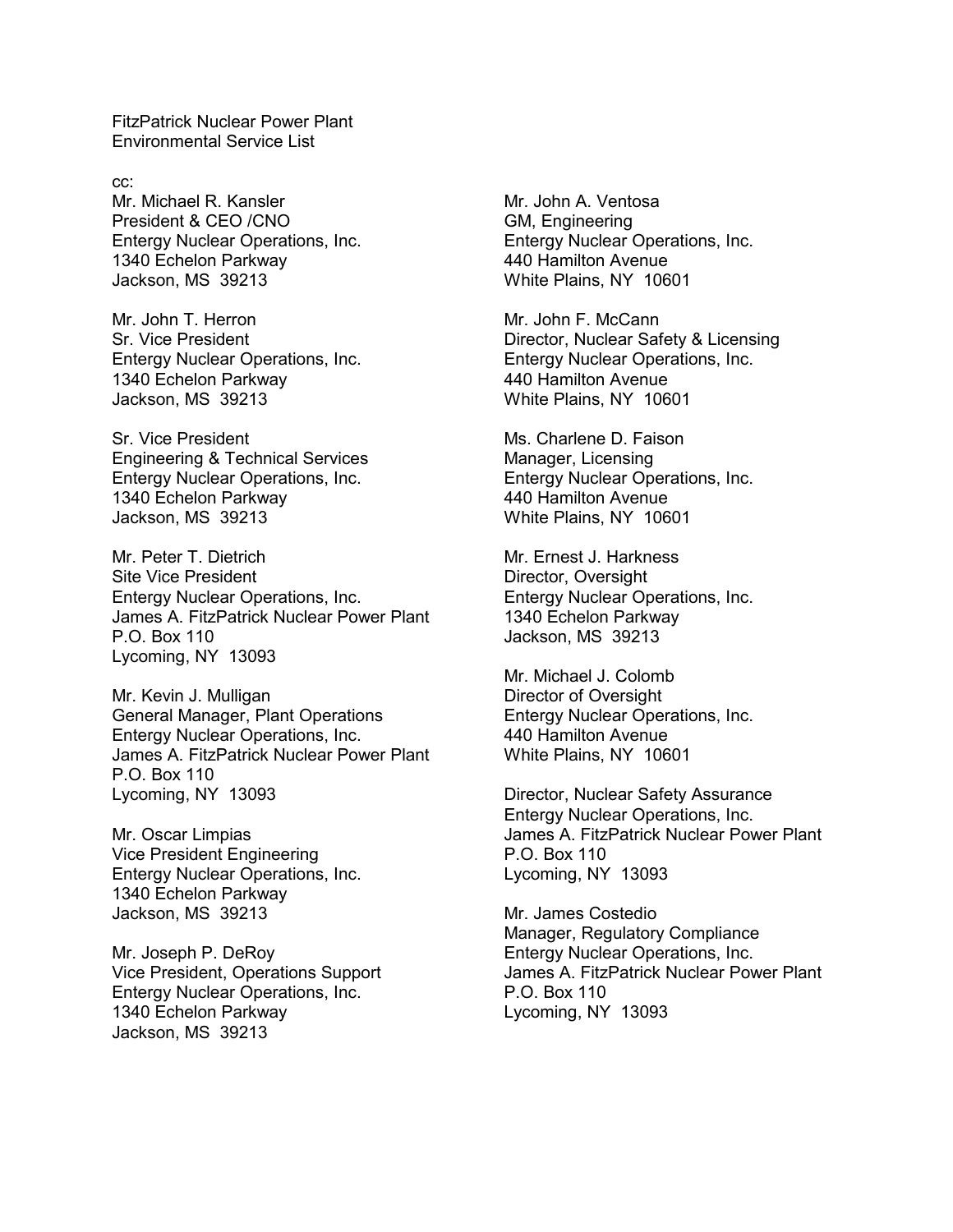FitzPatrick Nuclear Power Plant -2-Environmental Service List

cc:

Mr. William C. Dennis Assistant General Counsel Entergy Nuclear Operations, Inc. 440 Hamilton Avenue White Plains, NY 10601

Regional Administrator, Region I U.S. Nuclear Regulatory Commission 475 Allendale Road King of Prussia, PA 19406

Resident Inspector's Office James A. FitzPatrick Nuclear Power Plant U.S. Nuclear Regulatory Commission P.O. Box 136 Lycoming, NY 13093

Mr. Michael Balboni Deputy Secretary for Public Safety State Capitol, Room 229 Albany, NY 12224

Mr. Charles Donaldson, Esquire Assistant Attorney General New York Department of Law 120 Broadway New York, NY 10271

Mr. John P. Spath New York State Energy, Research, and Development Authority 17 Columbia Circle Albany, NY 12203-6399

Mr. Paul Eddy New York State Dept. of Public Service 3 Empire State Plaza Albany, NY 12223-1350

Oswego County Administrator Mr. Steven Lyman 46 East Bridge Street Oswego, NY 13126

**Supervisor** Town of Scriba Route 8, Box 382 Oswego, NY 13126

Mr. James H. Sniezek BWR SRC Consultant 5486 Nithsdale Drive Salisbury, MD 21801-2490

Mr. Michael D. Lyster BWR SRC Consultant 5931 Barclay Lane Naples, FL 34110-7306

Mr. John Doering BWR SRC Consultant P.O. Box 189 Parker Ford, PA 19457

Mr. Paul Eddy New York State Dept. of Public Service 3 Empire State Plaza Albany, NY 12223-1350

Mr. Kenneth E. Burdick, Supervisor Town of Scriba Route 8, Box 382 Oswego, NY 13126

Mr. Garrett D. Edwards 814 Waverly Road Kennett Square, PA 19348

Mr. Rick Plasse Project Manager, License Renewal Entergy Nuclear Operations, Inc. James A. Fitzpatrick Nuclear Power Plant P.O. Box 110 Lycoming, NY 13093

Ms. Julie Keys Nuclear Energy Institute 1776 I Street, N.W. Suite 400 Washington, DC 20006-3708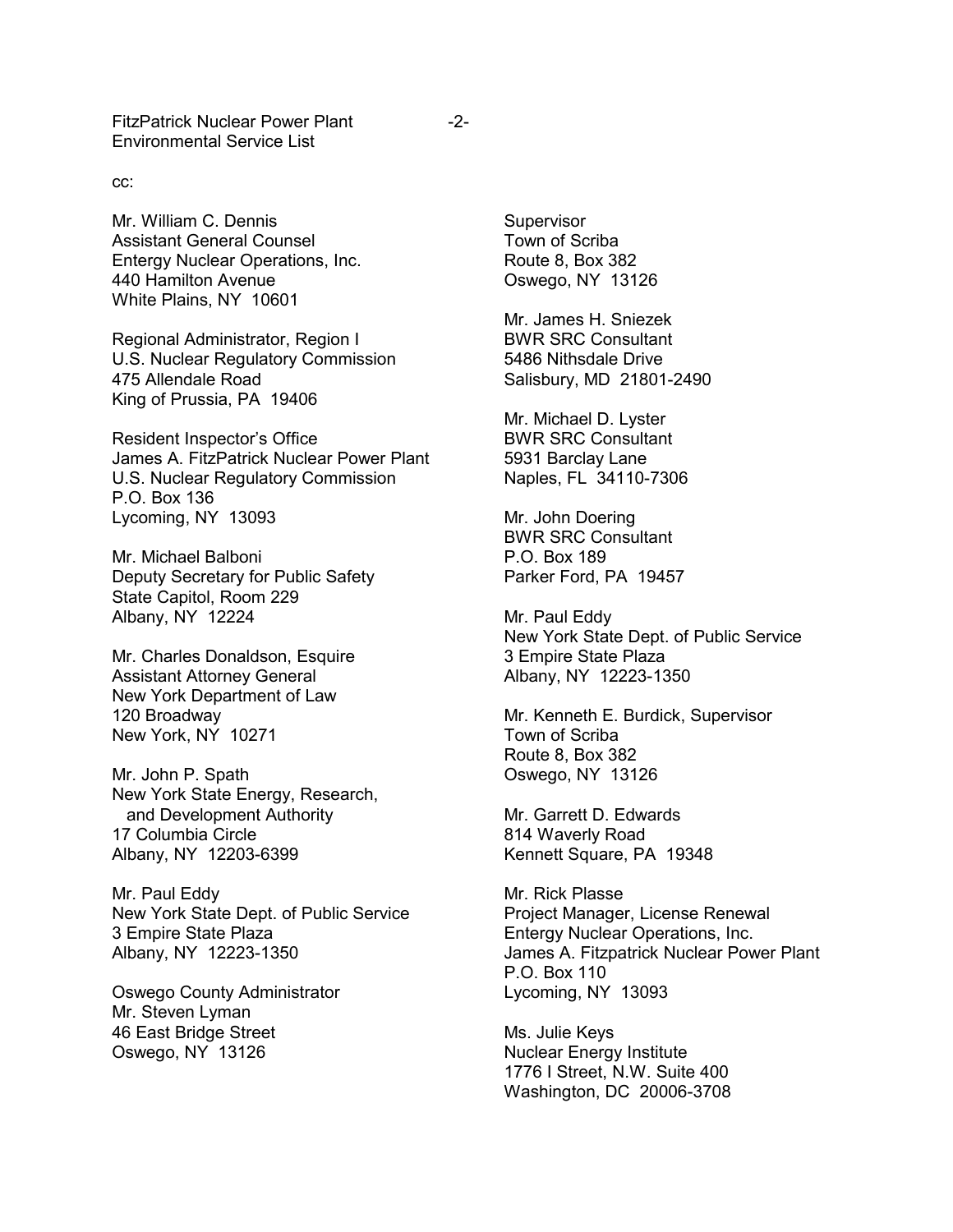FitzPatrick Nuclear Power Plant Environmental Service List

cc: Mr. Randolph Bateman Mayor of Oswego, NY 13 West Oneida Street Oswego, NY 13126

Mr. Leonard J. Ponzi Oswego County Legislator 28 Mitchell Street Oswego, NY 13126

Ms. Mary Bennett Penfield Library SUNY-Oswego 7060 State Route 104 Oswego, NY 13126

Ms. Carol Ferlito Oswego Public Library 140-142 East Second Street Oswego, NY 13126

Ms. Carolyn Patrickson 390 Dry Bridge Road Mexico, NY 13114

Mr. Steve Boudreau 264 Stafford Avenue Syracuse, NY 13206

Mr. Charles McChesney 18 Canalview Mall Fulton, NY 13069

Alderman Constance M. Cosemento Common Council, City Hall Oswego, New York 13126

Alderman Barbara A. Donahue Common Council, City Hall Oswego, New York 13126

Alderman Edward J. Harrington Common Council, City Hall Oswego, New York 13126

Alderman Daniel G. Donovan Common Council, City Hall Oswego, New York 13126

Alderman Timothy B. Rice Common Council, City Hall Oswego, New York 13126

Alderman Richard L. Atkins Common Council, City Hall Oswego, New York 13126

Mr. Russ Johnson, Legislature Chairman 5 Burleigh Terrace Fulton, NY 13069

Mr. Reuel A. Todd, Sheriff 39 Churchill Road Oswego, NY 13126

Ms. Patricia Egan, Director Emergency Management Office 200 North Second Street. Fulton, NY 13069

Mr. Terry E. Grimshaw, Mayor 3236 Main Street., P.O. Box 309 Mexico NY 13114

Town Supervisor New Haven P.O. Box 141 New Haven, NY 13121

Ms. Alyse Peterson New York State Energy Research and Development Authority 17 Columbia Circle Albany, NY 12203

Mr. Chris Hogan New York State Department of Environmental Conservation Division of Environmental Permits 625 Broadway,  $4<sup>th</sup>$  Floor Albany, NY 12233